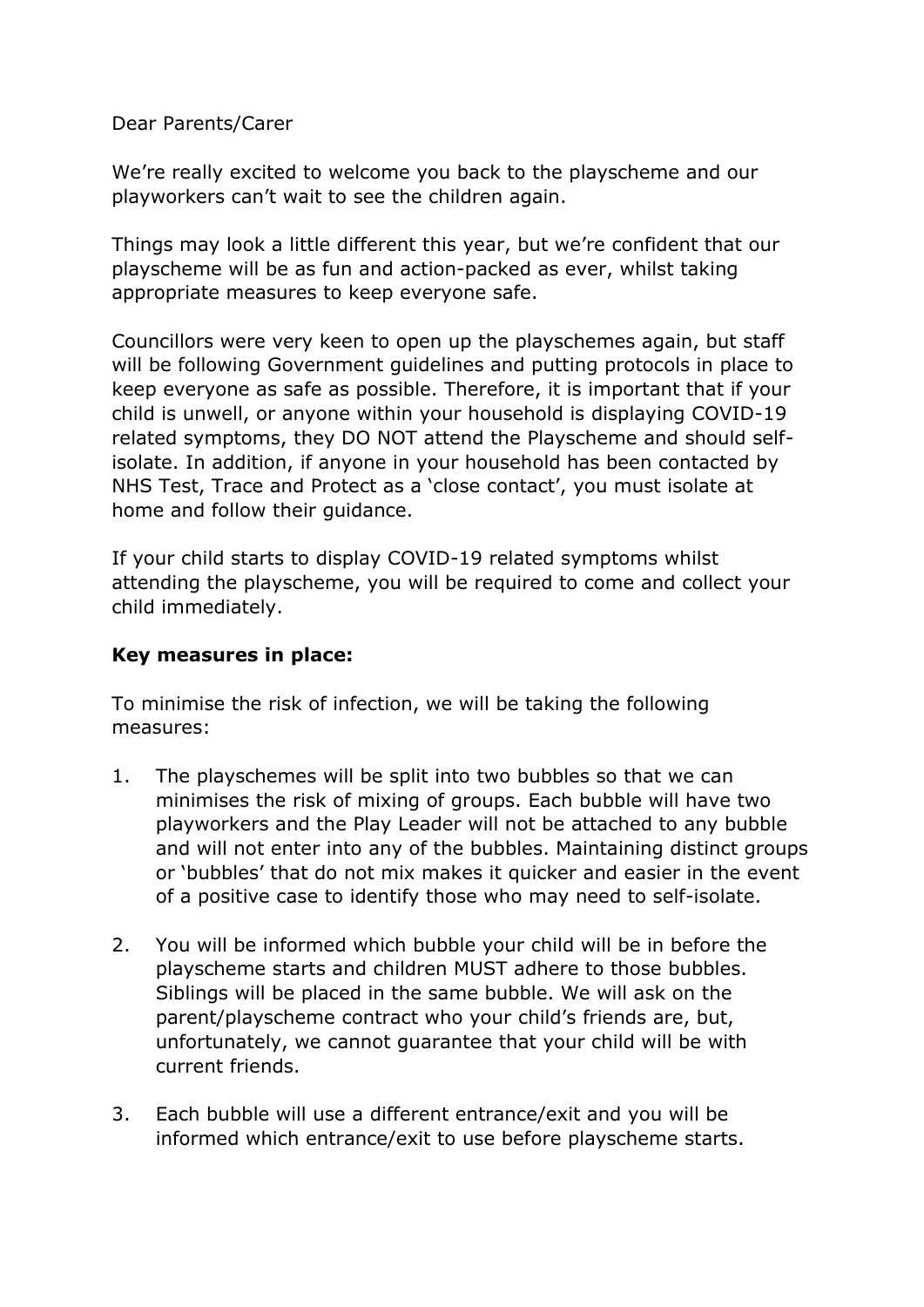- 4. Each bubble's drop-off and collection time will be staggered and you will be informed of these times before the playscheme starts.
- 5. One parent/carer only to fetch the child to playscheme.
- 6. Please wear a face covering during drop-off and collection and maintain social distancing if there is a queue.
- 7. Unfortunately, parents/carers will not be permitted to enter the school.
- 8. Please do not arrive before until your allotted drop-off and collection time and please do not congregate with other parents/carers.
- 9. Your child must bring their own packed lunch and labelled drinks bottle. Please remind them that they must not share their food or drink with anyone else.
- 10. All lunch packaging should be taken home and not left at the playscheme.
- 11. Children cannot bring their own toys/bikes/scooters etc with them, but there will be plenty of play equipment at the playschemes.
- 12. Staff and children will sanitise their hands more often than usual, this includes on arrival, before and after activities and before and after using toilet/washroom facilities.
- 13. Play equipment will be cleaned regularly, including at the beginning and the end of each day.
- 14. Frequently touched surfaces will be cleaned more often than usual.
- 12. There will be an increased frequency of cleaning of toilets.
- 15. Whenever possible, the children will be outdoors. This will allow for greater social distancing and better ventilation.
- 16. If, during the playscheme, your child becomes unwell with a new, continuous cough or a high temperature, or has a loss of, or change in, their normal sense of taste of smell, they must stay at home and you should follow the COVID-19 guidance for households with COVID-19 infection guidance.